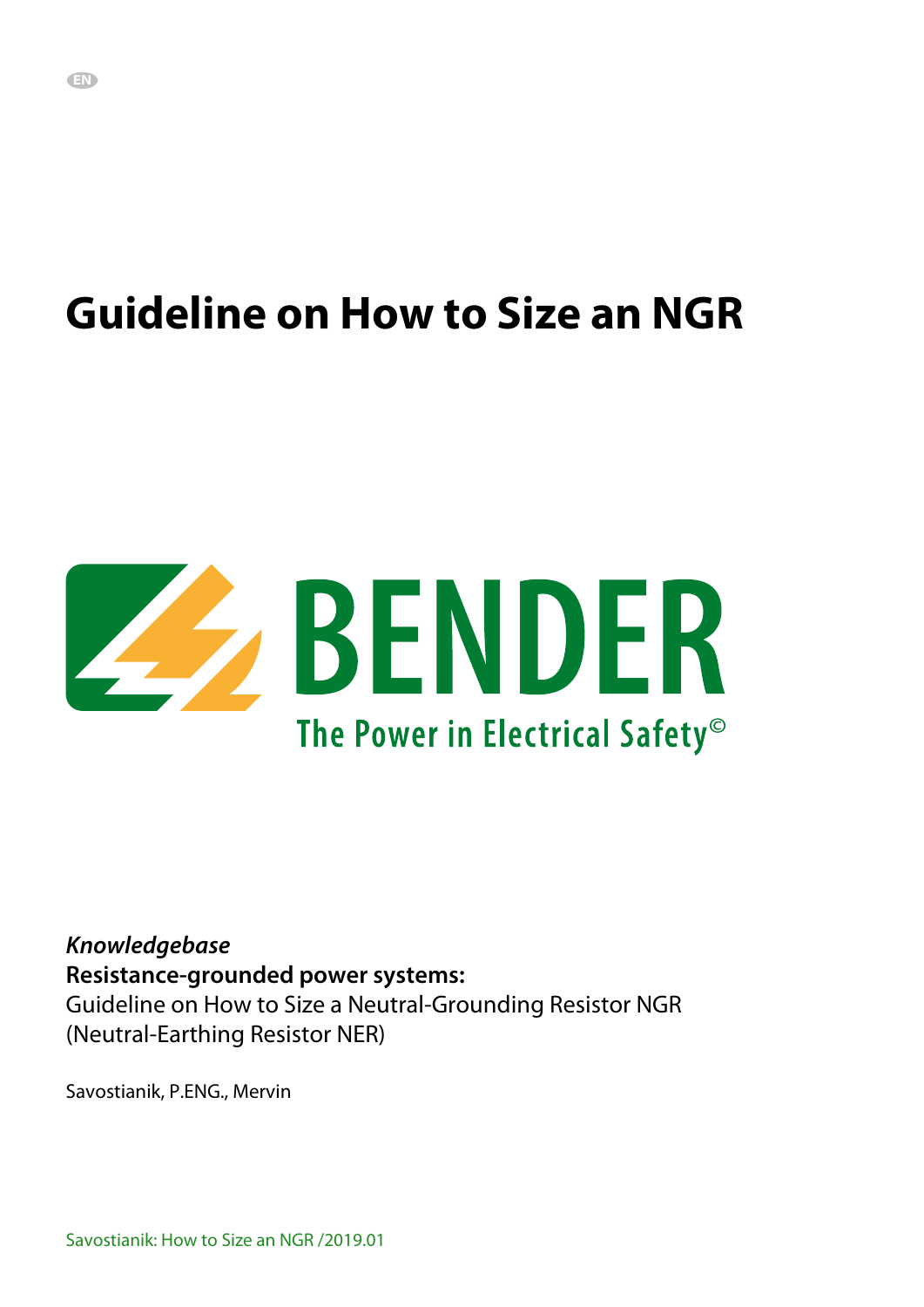

#### **Bender GmbH & Co. KG**

P.O.Box 1161 • 35301 Gruenberg • Germany Londorfer Straße 65 • 35305 Gruenberg • Germany Tel.: +49 6401 807-0 • Fax: +49 6401 807-259 E-mail: info@bender.de • www.bender.de

© Bender GmbH & Co. KG All rights reserved. Reprinting only with permission of the publisher. Subject to change!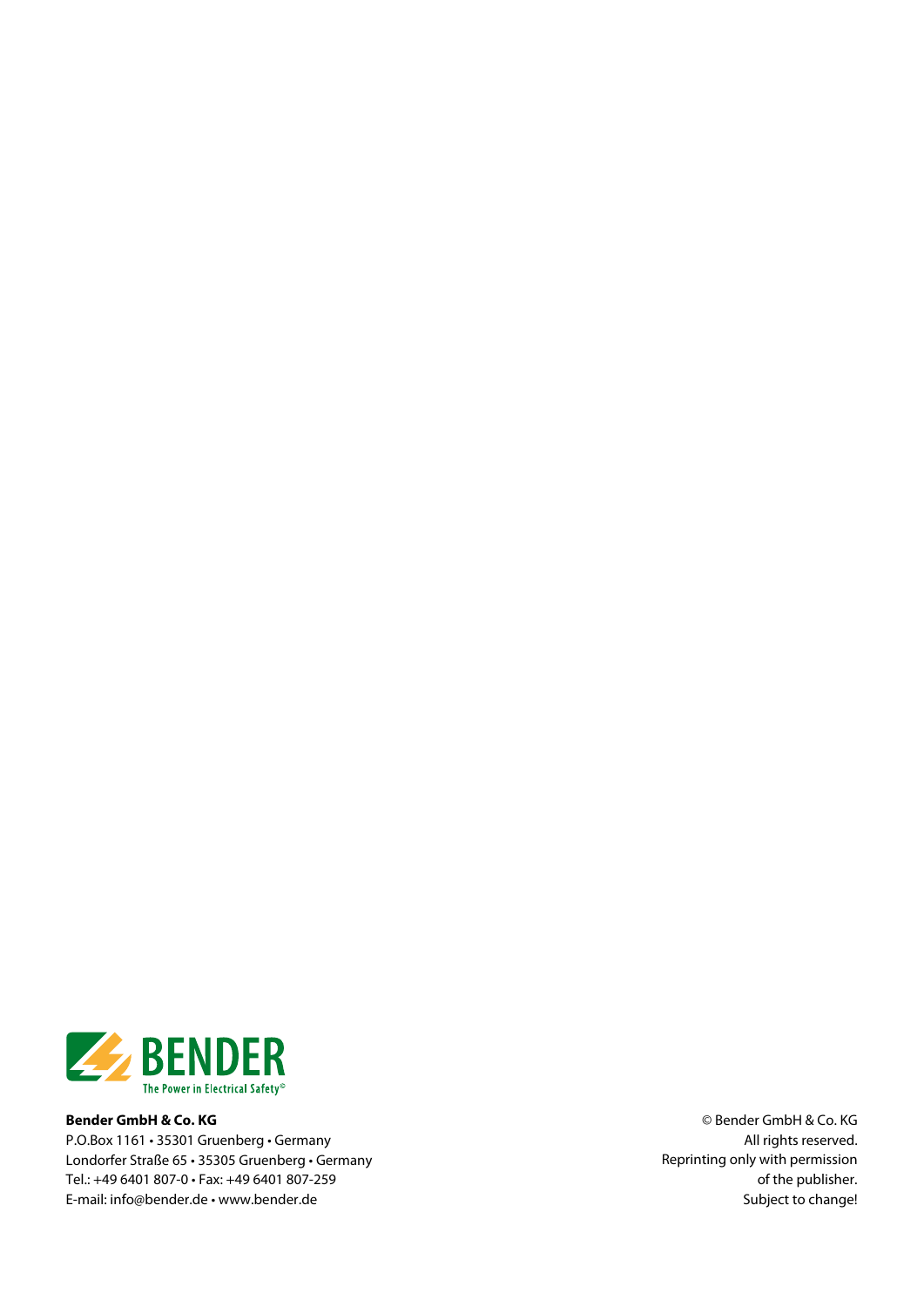

# **Table of Contents**

| 2. Selecting an NGR for a Wye-Connected Power Transformer or Generator . 6 |  |  |  |  |
|----------------------------------------------------------------------------|--|--|--|--|
| 2.1                                                                        |  |  |  |  |
| 2.2                                                                        |  |  |  |  |
| 2.3                                                                        |  |  |  |  |
| 2.4                                                                        |  |  |  |  |
| 2.5                                                                        |  |  |  |  |
| 3. Why Select an NGR Let-Through-Current Above Charging Current?  9        |  |  |  |  |
| 3.1                                                                        |  |  |  |  |
| 3.2                                                                        |  |  |  |  |
|                                                                            |  |  |  |  |
|                                                                            |  |  |  |  |
|                                                                            |  |  |  |  |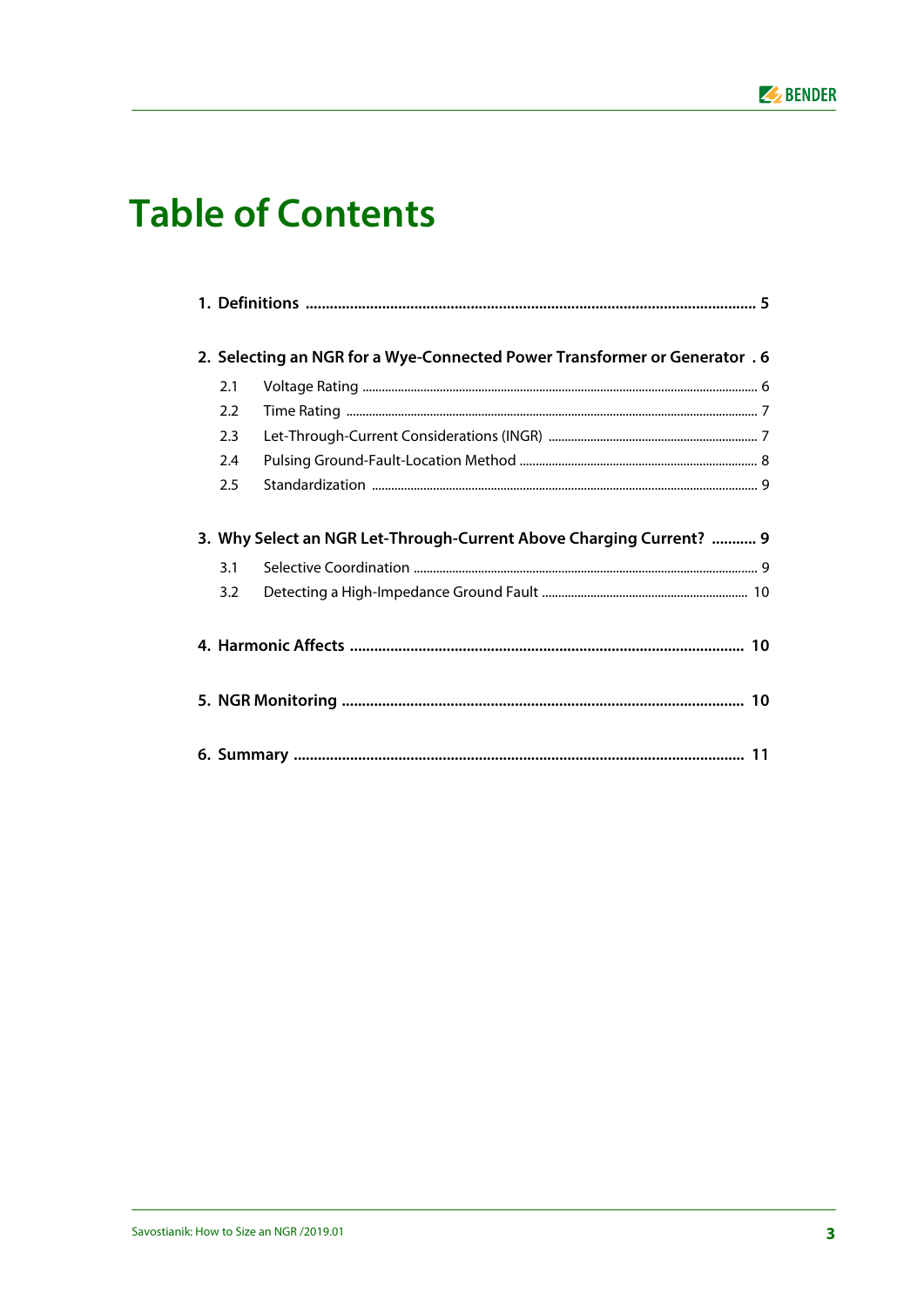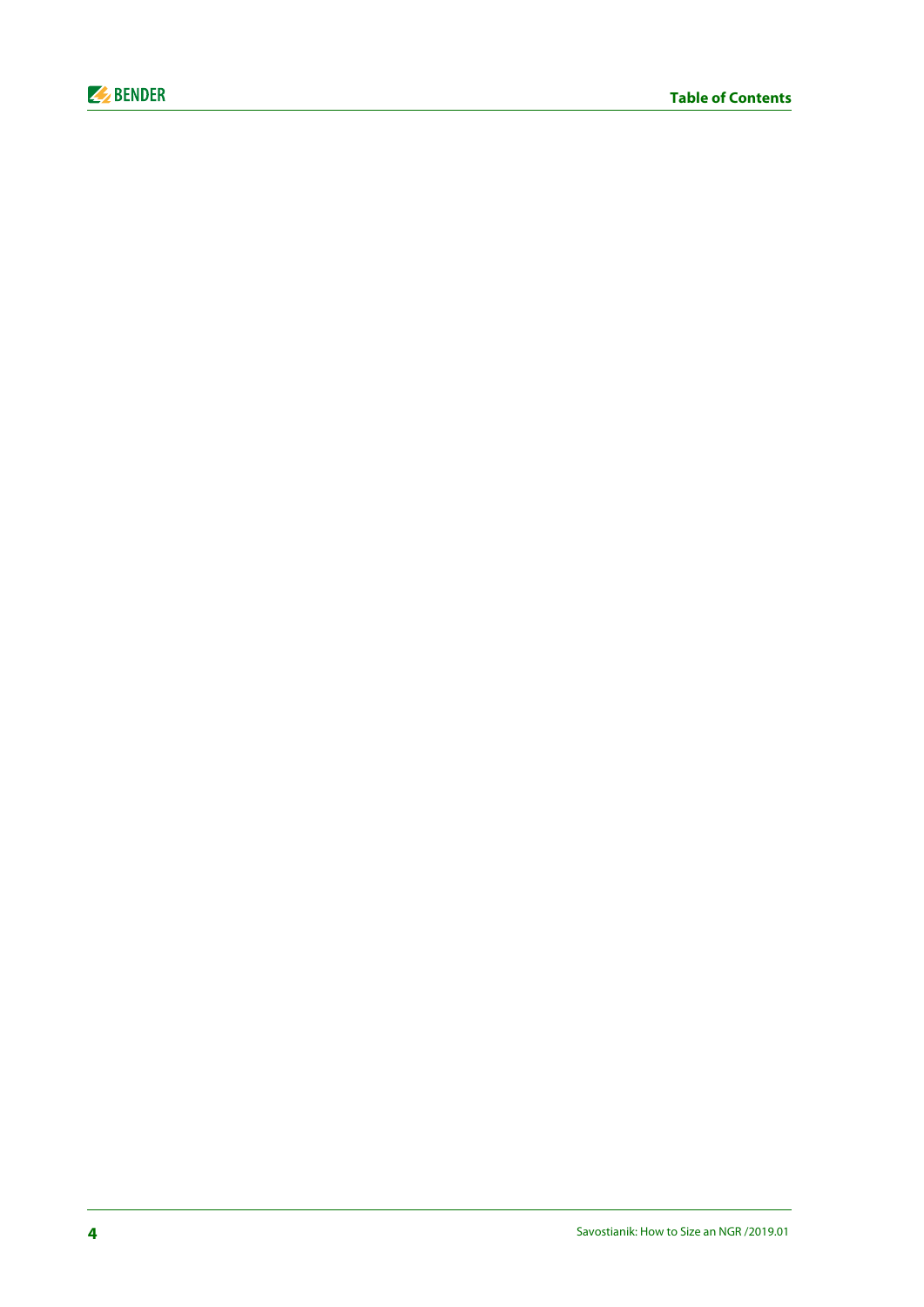

# <span id="page-4-0"></span>**1. Definitions**

| What is                                                                | <b>Definition</b>                                                                                                                                                                                                                                                                                                                                                                                                                         |
|------------------------------------------------------------------------|-------------------------------------------------------------------------------------------------------------------------------------------------------------------------------------------------------------------------------------------------------------------------------------------------------------------------------------------------------------------------------------------------------------------------------------------|
| Alarm                                                                  | Indication, typically through visual or audible means, of the<br>presence of an adverse condition such as a ground fault.                                                                                                                                                                                                                                                                                                                 |
| <b>Bolted ground fault</b>                                             | A zero-impedance connection of a system phase to ground.                                                                                                                                                                                                                                                                                                                                                                                  |
| <b>Charging current</b>                                                | Current that flows in a single phase-to-ground connection of an<br>ungrounded power system.                                                                                                                                                                                                                                                                                                                                               |
| Distributed system capacitance                                         | The line-to-ground capacitance formed by all energized<br>conductors, in cables, transformers, motors, etc., that are separated<br>from ground by insulation.                                                                                                                                                                                                                                                                             |
| Ground                                                                 | A conductive material bonded to remote earth or the system<br>ground connection. Defined as 0 V.                                                                                                                                                                                                                                                                                                                                          |
| Ground-fault current $(I_{GF})$                                        | Electrical current that flows phase to ground at the point of fault. In<br>a resistance-grounded system, ground-fault current is the sum of<br>NGR current and charging current.                                                                                                                                                                                                                                                          |
| <b>Ground-fault voltage</b>                                            | The voltage to ground that appears at the point of fault. It is the<br>product of ground-fault current and ground-return-path<br>impedance.                                                                                                                                                                                                                                                                                               |
| Ground leakage current (I <sub>GL</sub> )                              | Current that flows in the system neutral-to-ground connection in<br>an energized un-faulted system. $I_{GL}$ is the result of unbalanced<br>line-to-ground capacitances and unbalanced line-to-ground<br>voltages. I <sub>GL</sub> is zero in an ideal, balanced, system.                                                                                                                                                                 |
| <b>Harmonic current</b>                                                | Non-linear loads such as adjustable-speed drives and rectifiers<br>create voltages at frequencies that are multiples of the power-<br>system fundamental frequency. These voltages drive harmonic-<br>frequency current that should be considered when selecting an<br>NGR, ground-fault sensing devices, and ground-fault-detection<br>settings.                                                                                         |
| Neutral-grounding resistor (NGR) or<br>neutral-earthing resistor (NER) | A purpose-made resistor connected between system neutral and<br>ground (earth) with the purpose of limiting ground-fault current<br>and ground-fault voltage. NGR's are typically designed to meet the<br>requirements of IEEE Standard 32 (and its replacement,<br>IEEE PC57.32).                                                                                                                                                        |
| Selective coordination                                                 | Automatic isolation (tripping) of faulted equipment while non-<br>faulted equipment remains energized.                                                                                                                                                                                                                                                                                                                                    |
| <b>Transient overvoltage</b>                                           | In an ungrounded or inadequately grounded power system, an<br>intermittent or rectified ground fault can periodically add charge to<br>the system's distributed capacitance, elevating all phases and<br>neutral (if present) to a level that is several multiples of nominal<br>system voltage above earth potential. This hazardous condition<br>can cause difficult-to-diagnose equipment failures because of<br>insulation breakdown. |
| Trip                                                                   | De-energize all or part of a power-distribution system upon the<br>detection of an adverse condition such as a ground fault. This term<br>can be applied to alarm-only systems.                                                                                                                                                                                                                                                           |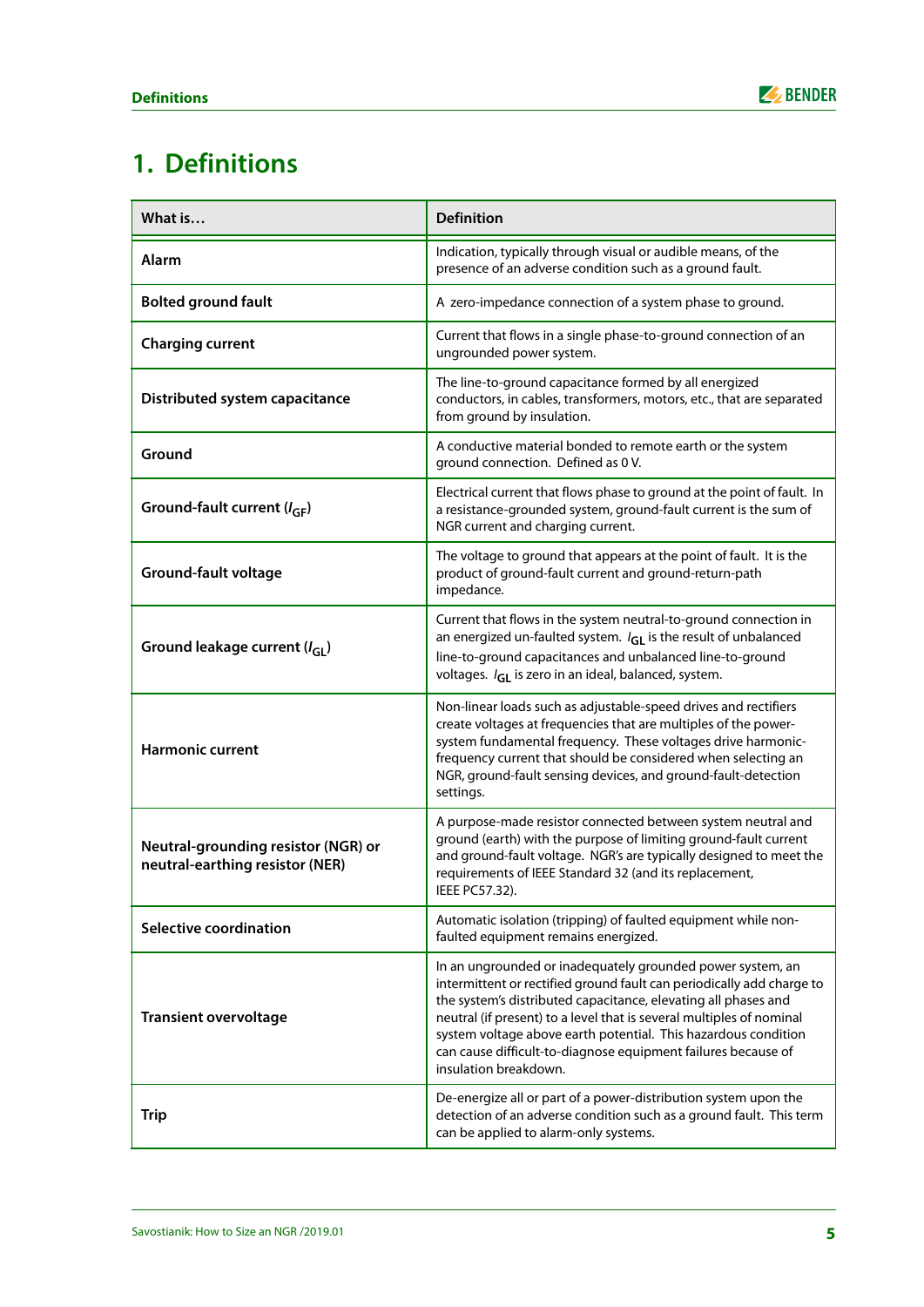| What is                                     | <b>Definition</b>                                                                                                                                                                                                                                                                                     |
|---------------------------------------------|-------------------------------------------------------------------------------------------------------------------------------------------------------------------------------------------------------------------------------------------------------------------------------------------------------|
| <b>Tripping ratio</b>                       | Multiple of NGR let-through-current rating to ground-fault-current<br>detection setting.                                                                                                                                                                                                              |
| Zero-sequence current transformer<br>(ZSCT) | A window-type current transformer through which all current-<br>carrying conductors pass, that measures zero-sequence (ground-<br>fault) current by summing the currents in the monitored<br>conductors. If this sum is not zero, the indicated current is flowing<br>in another path—through ground. |

# <span id="page-5-0"></span>**2. Selecting an NGR for a Wye-Connected Power Transformer or Generator**

Aside from regulatory, environmental, and site considerations that affect the design of the resistor assembly, the key factors in selecting an NGR (NER) are the voltage rating, the time rating, and the let-through-current rating (I<sub>NGR</sub>).



The information contained herein equally applies to NGR's connected to a power-distribution system through an artificial neutral, such as that established with a zig-zag transformer.

### <span id="page-5-1"></span>**2.1 Voltage Rating**

An NGR must be rated for system line-to-neutral voltage—the voltage across the resistor when a single-phase bolted ground fault is present.



When fault impedance is not zero, fault impedance is in series with NGR resistance, further limiting ground-fault current, and the voltage across the point of fault reduces NGR and neutral voltage.



While past practice has sometimes included a single-phase grounding transformer to utilize a low-voltage resistor on a medium-voltage system, medium-voltage NGR's for direct connection to system neutral are readily available and are recommended as a simpler and more economic systemgrounding solution, and for technical reasons outside the scope of this paper.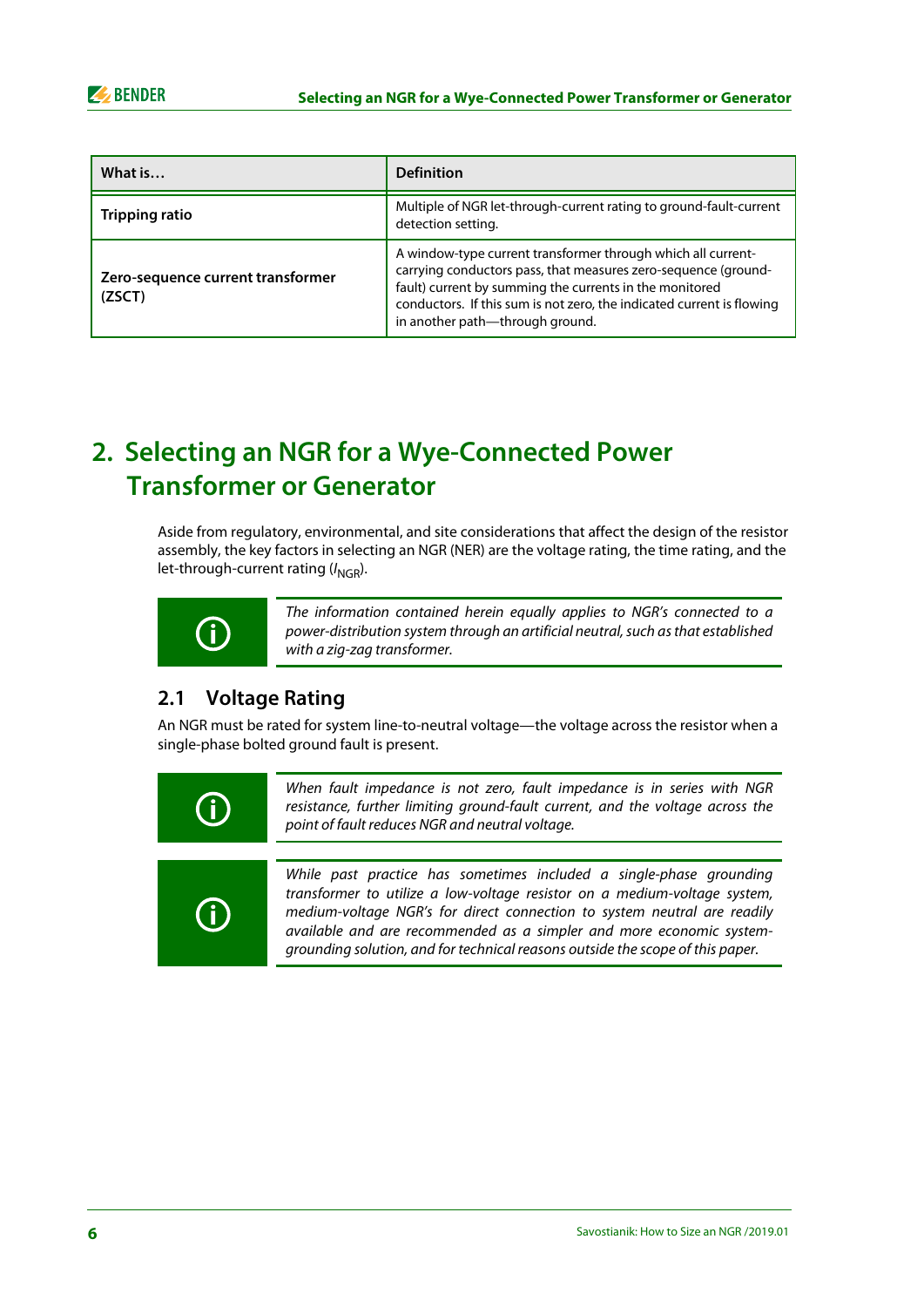

#### <span id="page-6-0"></span>**2.2 Time Rating**

A resistance-grounded power-distribution system can be configured to trip, or to alarm, on the occurrence of a ground fault. An NGR dissipates  $P=1^2R$  (or  $P=IV$ ) power, in the form of heat, for the duration of a ground fault and must be able to do so, repeatedly, for its time rating.

For tripping systems, which rapidly de-energize a faulted circuit, a 10-second-rated NGR is typically recommended; 30- and 60-second variants are also available. For alarm-only systems (and hybrid systems that trip on a second-phase-to-ground fault), the NGR must have a continuous time rating.



Continuous-time rated NGR's can be used on tripping systems, but they typically have a higher price and can be physically larger.

### <span id="page-6-1"></span>2.3 Let-Through-Current Considerations ( $I_{NGR}$ )

**Minimum Let-Through-Current for System Voltage Stability (** $I_{NGR,min}$ **)** To eliminate the possibility of a transient-overvoltage condition, the NGR let-through-current rating must be equal to or greater than system charging current.

System charging current can be conservatively estimated to be 0.5 A per MVA for low-voltage power-distribution systems and 1 A per MVA for medium-voltage systems. However, more-accurate estimates for existing or planned systems can be made using data tables that show charging current per unit length for cables, and for transformers, rotating machines, and capacitor banks.

For an existing system, charging current can be measured: De-energize the system supply transformer and open its neutral-to-ground connection. Connect a phase to ground through an appropriate ammeter (and a fuse). Energize the system and bring all loads on line. System charging current will be indicated by the ammeter. See [Fig. 2.1 :](#page-6-2) System charging current changes when loads are switched and when the system size is changed by adding or removing lengths of cable.



#### Fig. 2.1 Charging Current Definition

<span id="page-6-2"></span>When an NGR with the minimum /<sub>NGR\_min</sub> current rating is used, ground-fault location and selective coordination are difficult to achieve. In a multi-feeder system with a ground fault present, a zerosequence current transformer (ZSCT) (or a clip-on ammeter) monitoring a non-faulted feeder will indicate the charging current of that feeder, while a ZSCT on the faulted feeder detects the vector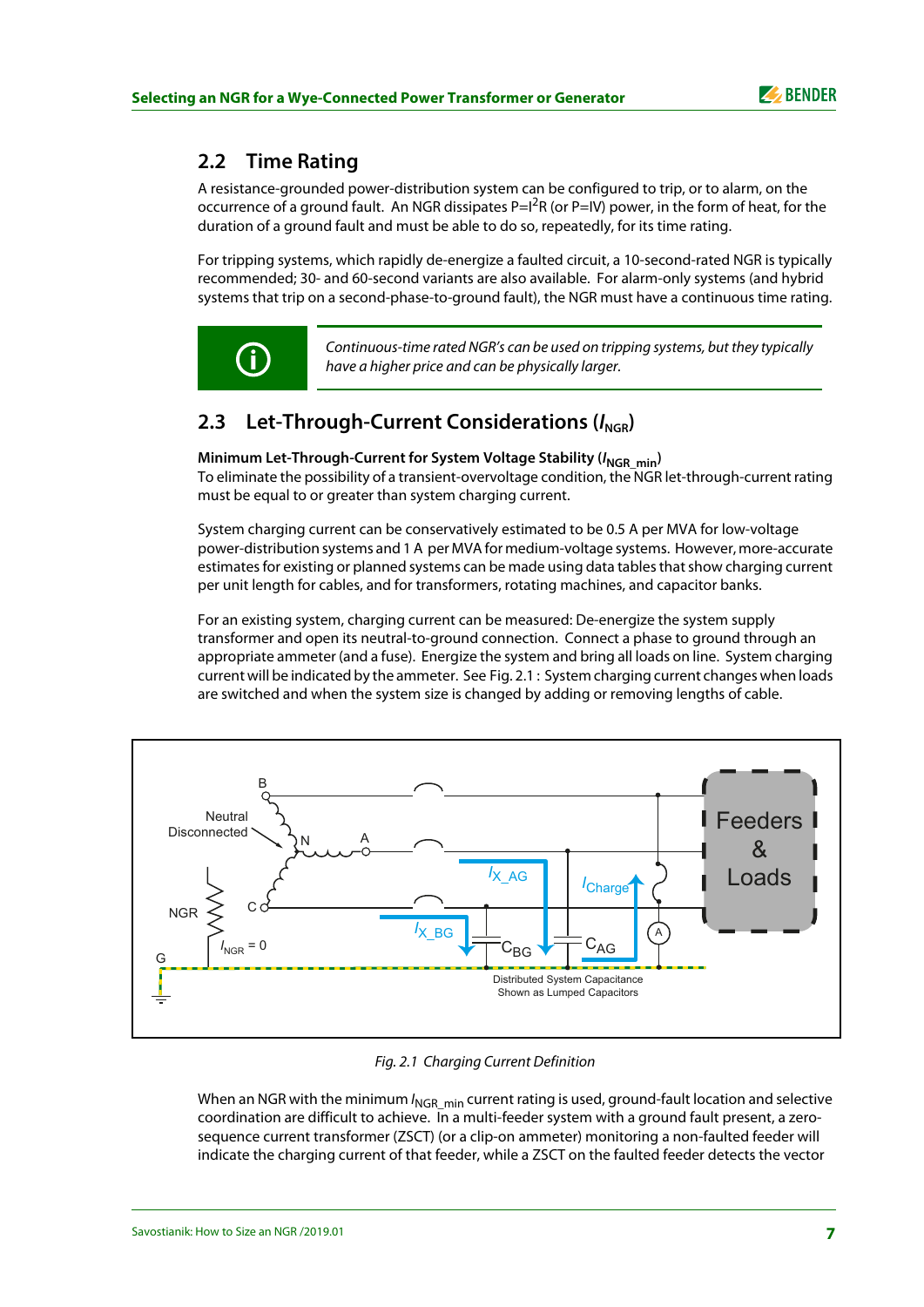sum of the non-faulted-feeders' charging currents and the NGR current. These values (faulted feeder vs non-faulted feeder) can be similar in magnitude, resulting in unreliable fault location or isolation. See [Fig. 2.2](#page-7-1) 



Fig. 2.2 Fault Current Flow in a Multi-Feeder System

## <span id="page-7-1"></span><span id="page-7-0"></span>**2.4 Pulsing Ground-Fault-Location Method**

A pulsing ground-fault-location system can provide assistance in locating a ground fault on an alarm-only system, especially where the /<sub>NGR</sub> rating is close to /<sub>NGR\_min</sub>. The pulsing system, when activated, periodically changes the *l<sub>NGR</sub> r*ating, typically by adding a second, parallel, NGR, resulting in a square-wave "pulsing" current characteristic. This characteristic is readily discernable by permanently installed ZSCT's (connected to ground-fault monitors or ammeters) or by a hand-held ammeter equipped with a clip-on CT or flexible current probe. The pulsing characteristic is indicated when the ZSCT is on the faulted feeder and upstream (line side) of the fault. See [Fig. 2.3](#page-8-3)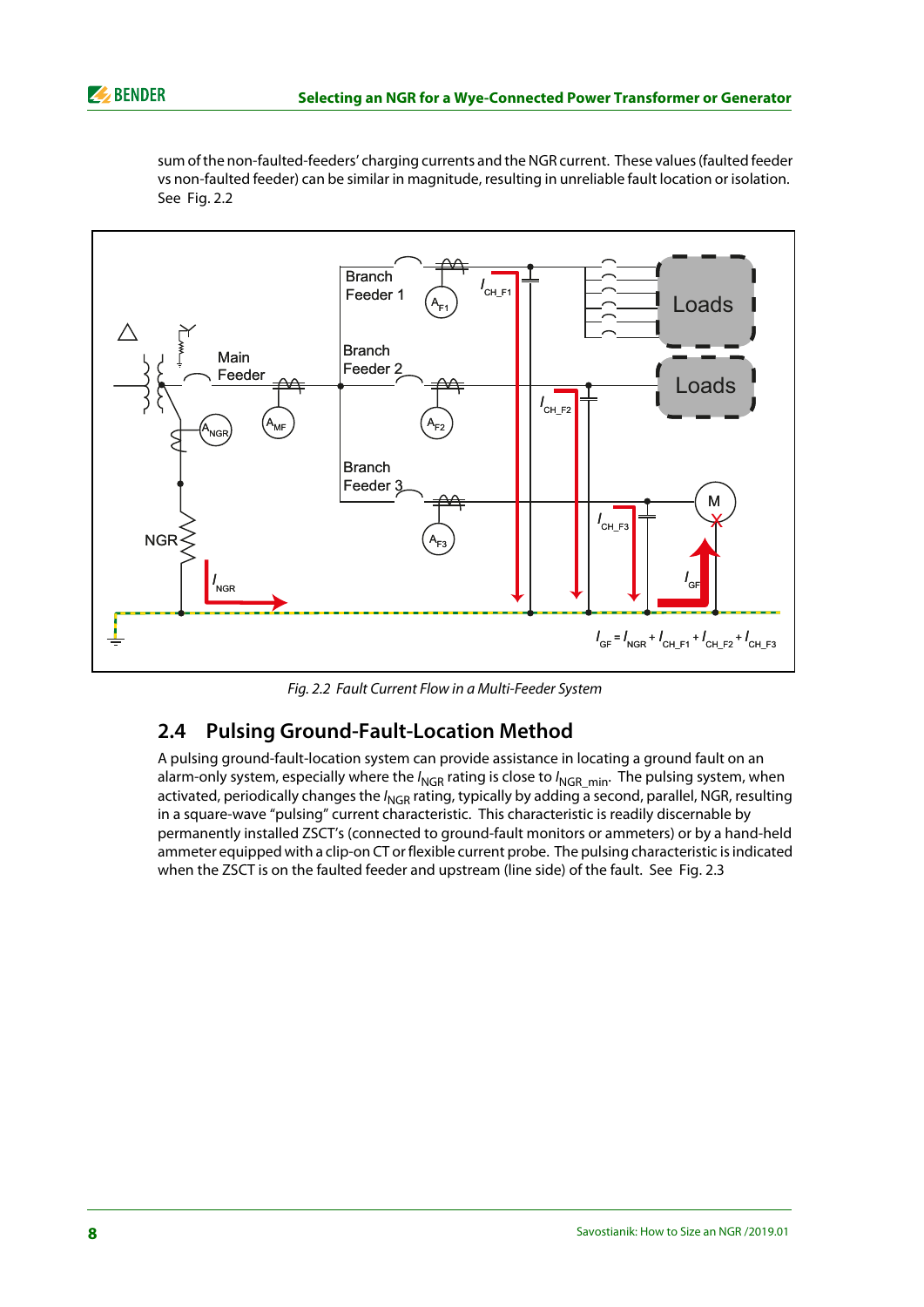



Fig. 2.3 Pulsing Ground-Fault Location System

#### <span id="page-8-3"></span><span id="page-8-0"></span>**2.5 Standardization**

NGR suppliers may have a standard-product line of more-common items, such as 2- or 5-A 480- and 600-V resistors in standard-size and -material NEMA 3R enclosures. These items often have shorter lead times and a lower price than a custom design. Where NGR certification is required, a custom design may incur prohibitive cost and time delay.

# <span id="page-8-1"></span>**3. Why Select an NGR Let-Through-Current Above Charging Current?**

#### <span id="page-8-2"></span>**3.1 Selective Coordination**

For tripping systems in which it is desired to isolate faulted equipment while allowing the rest of the system to remain energized, ground-fault protection at the feeder or load level can detect the fault and automatically open the associated circuit breaker, contactor, or motor starter to isolate the faulted circuit. The ground-fault monitor typically uses a ZSCT as a sensor, and can be a stand-alone unit, a multi-feeder ground-fault monitor, or integrated into a multi-function feeder- or motorprotection relay. A power-distribution system can use a combination of these devices.

To ensure that a ground-fault relay does not nuisance trip or false alarm when an upstream ground fault (such as on a different feeder) occurs, choose a ground-fault-monitor trip setting that is higher than the monitored load's charging current. A useful guideline is to choose this setting to be above the largest-feeder charging current, for all devices.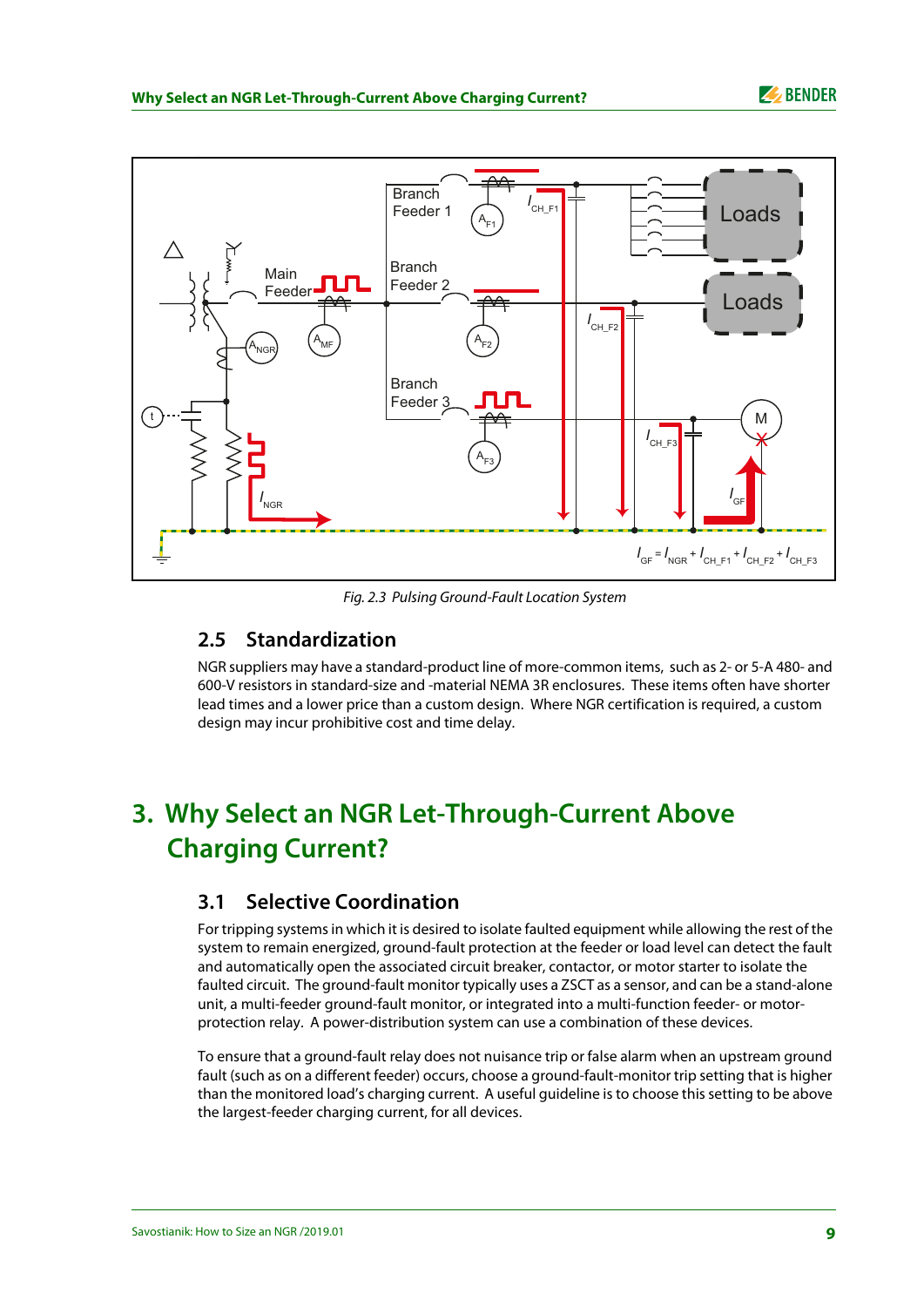#### <span id="page-9-0"></span>**3.2 Detecting a High-Impedance Ground Fault**

Not all ground faults are bolted faults. Fault impedance in series with NGR resistance can limit *l<sub>GF</sub> t*o a value that is lower than the ground-fault-monitor detection setting, especially when /<sub>NGR</sub> is near /<sub>NGR\_min</sub>. Ground-fault current below the detection setting will not be detected.

To illustrate; a ground fault at a motor terminal can be a bolted fault and result in the expected ground-fault current. However, a ground fault in the motor winding will be subject to motorwinding impedance, further limiting / $_{\mathrm{GF}}.$  To detect a ground fault in 80 % of a machine winding, the ground-fault-monitor detection setting must be no more than 20 % of /<sub>NGR</sub>, which requires /<sub>NGR</sub> to be at least five times the ground-fault detection setting. This is a tripping ratio of 5.

An adequate tripping ratio simultaneously provides ease of ground-fault location, selective coordination, and the ability to detect a high-impedance ground fault. A minimum tripping ratio is required by some codes and standards<sup>1)</sup>.

## <span id="page-9-1"></span>**4. Harmonic Affects**

The operation of non-linear loads in a power system creates harmonic line-to-ground voltages. Because capacitive reactance is inversely proportional to frequency ( $X<sub>C</sub> = \frac{1}{2}$   $\pi$ fC), current per unit voltage is higher at higher frequencies. This can be an important consideration for the selection of a ground-fault monitor and its detection setting, for NGR let-through-current selection—charging current will be higher, and for the NGR time rating—ground-leakage current will be higher than it would be for a system with only power-frequency loads.

Ground-fault detection devices have a frequency response determined by their design—choose devices that are appropriate for the monitored system. In a system with possible high harmonic content, it is prudent to use at least one device, installed to monitor system neutral current, that is capable of detecting a non-fundamental-frequency ground fault.

## <span id="page-9-2"></span>**5. NGR Monitoring**

A grounded system uses zero-sequence-current monitoring to detect ground faults.

An NGR is a resistor that dissipates  $1^2R$  heat for the duration of a ground fault, as well as the heat that results from ground-leakage current whenever the system is operating. Thermally induced mechanical stresses along with the possible presence of corrosive atmospheres (salt, H<sub>2</sub>S) and high humidity can lead to NGR failure. NGR enclosures are typically ventilated to allow convective cooling, and are often located outdoors, allowing the ingress of wind-blown dust, rain, and snow. Mechanical vibration and wildlife (rodents, snakes, birds) are also known causes of NGR failure.

An open NGR leaves the power system ungrounded—no zero-sequence current will flow when a ground fault occurs and it will remain undetected unless remedial measures are used. To mitigate this possibility, continuous NGR monitoring should be included in every NGR application.

A properly designed NGR monitor will detect NGR failure in an energized or de-energized system, with or without a ground fault present; it will detect a ground fault with or without a healthy NGR in the system, providing backup or primary ground-fault detection; and it will alarm or trip the system as necessary.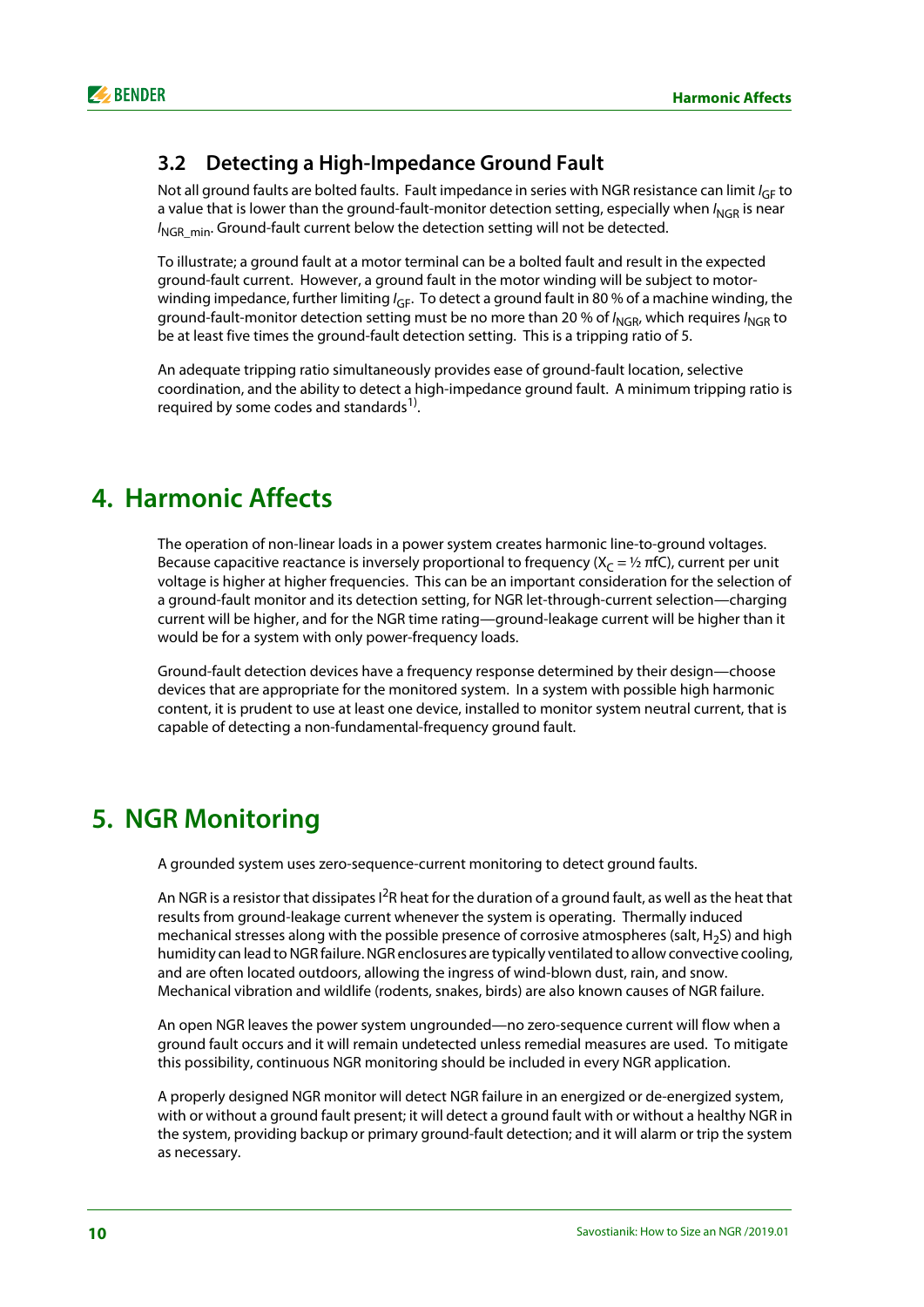

# <span id="page-10-0"></span>**6. Summary**

| <b>NGR Voltage Rating</b> | Choose system line-to-neutral voltage.                                                                                                                                                                                                                                                                                                |
|---------------------------|---------------------------------------------------------------------------------------------------------------------------------------------------------------------------------------------------------------------------------------------------------------------------------------------------------------------------------------|
| <b>NGR Time Rating</b>    | Choose a short time rating for tripping systems <sup>2)</sup> and a continuous time<br>rating for alarm-only systems.                                                                                                                                                                                                                 |
| <b>NGR Current Rating</b> | Choose a value at least equal to system charging current. For selective<br>coordination, ease of fault location, and high-impedance fault detection,<br>choose a ground-fault-detection setting above the largest-feeder charging<br>current and use a tripping ratio of 5 or more $(l_{\text{NGR}} = l_{\text{setting}} \times 5)$ . |
| NGR Monitor               | Always use an NGR monitor <sup>2)</sup> .                                                                                                                                                                                                                                                                                             |
|                           |                                                                                                                                                                                                                                                                                                                                       |

 $1)$  Examples include CSA M421 Use of electricity in mines and AS/NZS 2081 Electrical protection devices for mines and quarries.

<sup>&</sup>lt;sup>2)</sup> IEEE Standard PC57.32 recommends continuous monitoring of non-continuous-duty NGR's.